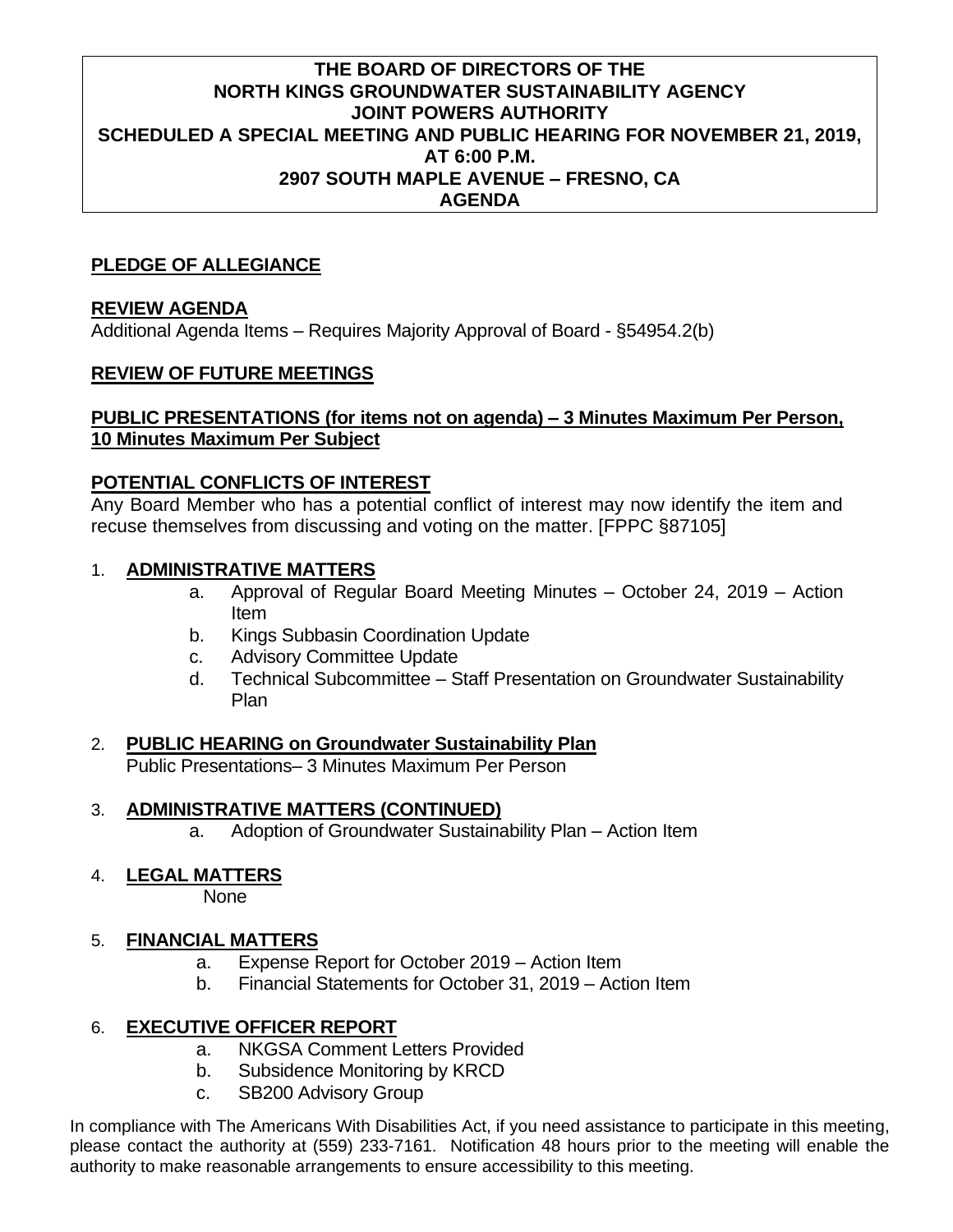#### **THE BOARD OF DIRECTORS OF THE NORTH KINGS GROUNDWATER SUSTAINABILITY AGENCY JOINT POWERS AUTHORITY SCHEDULED A SPECIAL MEETING AND PUBLIC HEARING FOR NOVEMBER 21, 2019, AT 6:00 P.M. 2907 SOUTH MAPLE AVENUE – FRESNO, CA AGENDA**

- d. Senator Hurtado's Water Policy Roundtable
- e. Flood Mar Workshop
- f. ACWA/JPIA President's Special Recognition Award

## 7. **DIRECTORS REPORT**

#### **CLOSED SESSION**

**Conference with Legal Counsel – Anticipated Litigation** (Government Code Section 54956.9(d)(2)): Two potential cases

#### 8. **REPORT ON ACTION TAKEN IN CLOSED SESSION**

#### 9. **ADJOURNMENT**

Note: This agenda is posted pursuant to the provisions of the Government Code commencing at Section 54950. The date of this posting is November 18, 2019. Posting locations are: 1) Fresno Irrigation District Office; 2) NKGSA Website; and 3) Notice Box located in front of 2907 S Maple Avenue – Fresno, CA (24 hour access available on District website and in the mailbox in front of building).

"In accordance with California Government Code Section 54957.5, any writing or document that is a public record, relates to an open session agenda item and is distributed less than 72 hours prior to a regular meeting, will be made available for public inspection in the District offices during normal business hours. If, however, the document is not distributed until the regular meeting to which it relates, then the document or writing will be made available to the public at the location of the meeting."

In compliance with The Americans With Disabilities Act, if you need assistance to participate in this meeting, please contact the authority at (559) 233-7161. Notification 48 hours prior to the meeting will enable the authority to make reasonable arrangements to ensure accessibility to this meeting.